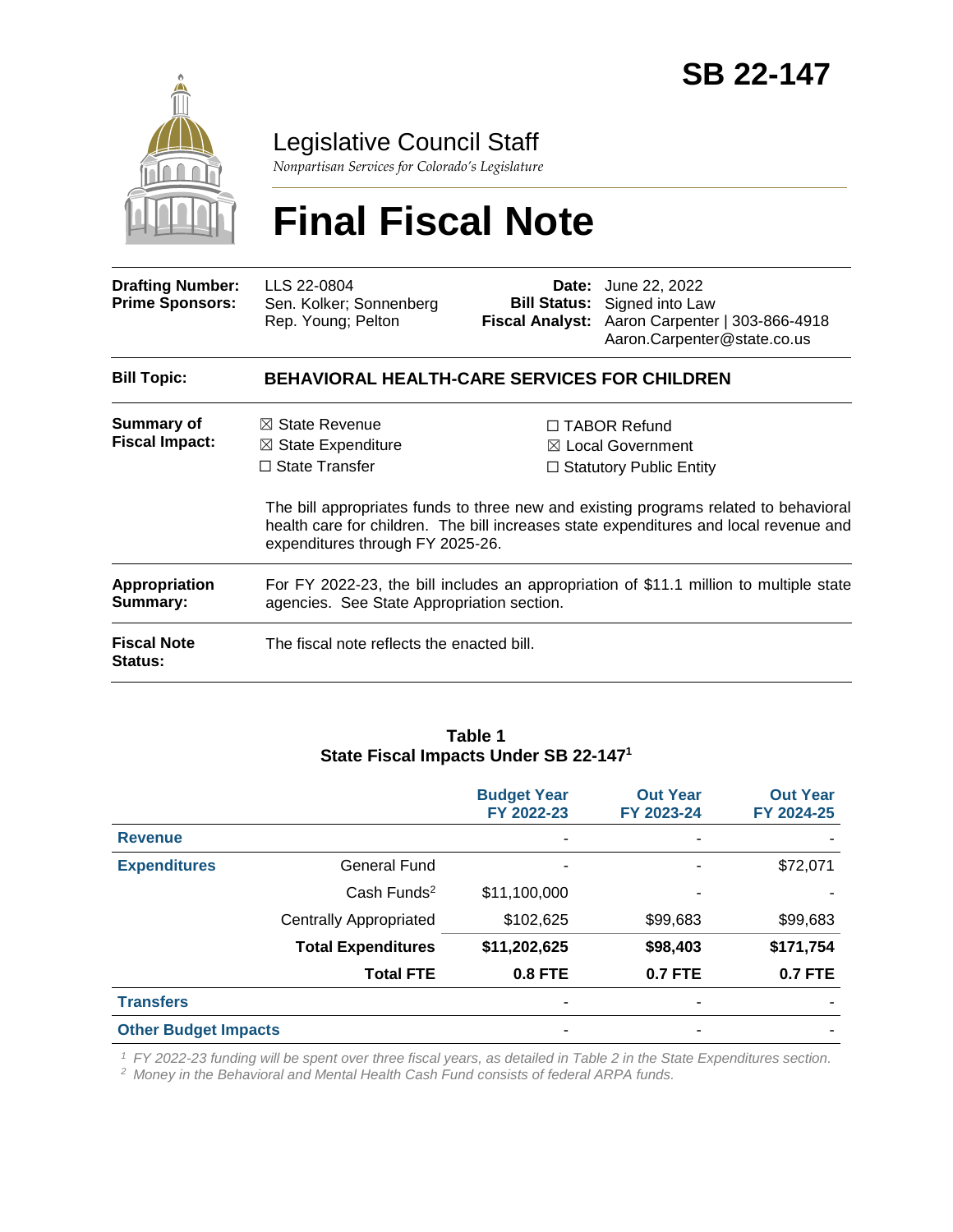# **Summary of Legislation**

The bill appropriates funds from the Behavioral and Mental Health Cash Fund to three new and existing programs related to behavioral health care for children as described below.

**Colorado Pediatric Psychiatry Consultation and Access Program (CoPPCAP).** The bill creates the CoPPCAP in the University of Colorado to:

- support primary care providers to identify and treat mild to moderate behavioral health conditions;
- provide support and assistance to primary care providers with the integration of pediatric behavioral health screening and treatment;
- provide peer-to-peer consultations;
- identify evidence-based resources and care coordination;
- support all patients seen in primary care practices;
- create educational opportunities focused on pediatric behavioral health conditions; and
- create digital resources focused on pediatric behavioral health conditions.

The bill allows CoPPCAP to enter into agreements and collaborate with a variety of agencies and to seek gifts, grants, and donations. Finally, the bill requires the General Assembly to appropriate \$4.6 million to the University of Colorado to fund the program. Any unspent money may be spent in future fiscal years but must be obligated by December 31, 2024, and expended by December 31, 2026.

**Behavioral Health Care Professional Matching Grant Program.** The bill requires that \$5.0 million be appropriated to the existing Behavioral Health Care Professional Matching Grant Program in the Department of Education (CDE). Any unspent money may be spent in future fiscal years but must be obligated by December 31, 2024, and expended by December 31, 2026. The grant program provides funding to education providers to:

- increase health professionals in schools;
- provide behavioral health training and resources for school staff;
- connect students with services provided by community-based organizations; and
- provide behavioral health care services at schools.

**School-based Health Center Grant Program.** The bill requires that \$1.5 million be appropriated to the School-based Health Center Grant Program in the Colorado Department of Public Health and Environment (CDPHE). Any unspent money may be spent in future fiscal years but must be obligated by December 31, 2024, and expended by December 31, 2026. The grant program provides funding to school-based health center to assist the establishment, expansion, and ongoing operations of school-based health centers.

# **Background**

The Behavioral Health Transformational Task Force recommended that the General Assembly meet the needs of children, youth and families through school and pediatric behavioral health care integration using federal American Rescue Plan Act (ARPA) funds (recommendation B.3). The report can be [found here.](https://leg.colorado.gov/sites/default/files/images/committees/2017/bhttf_final_report.pdf)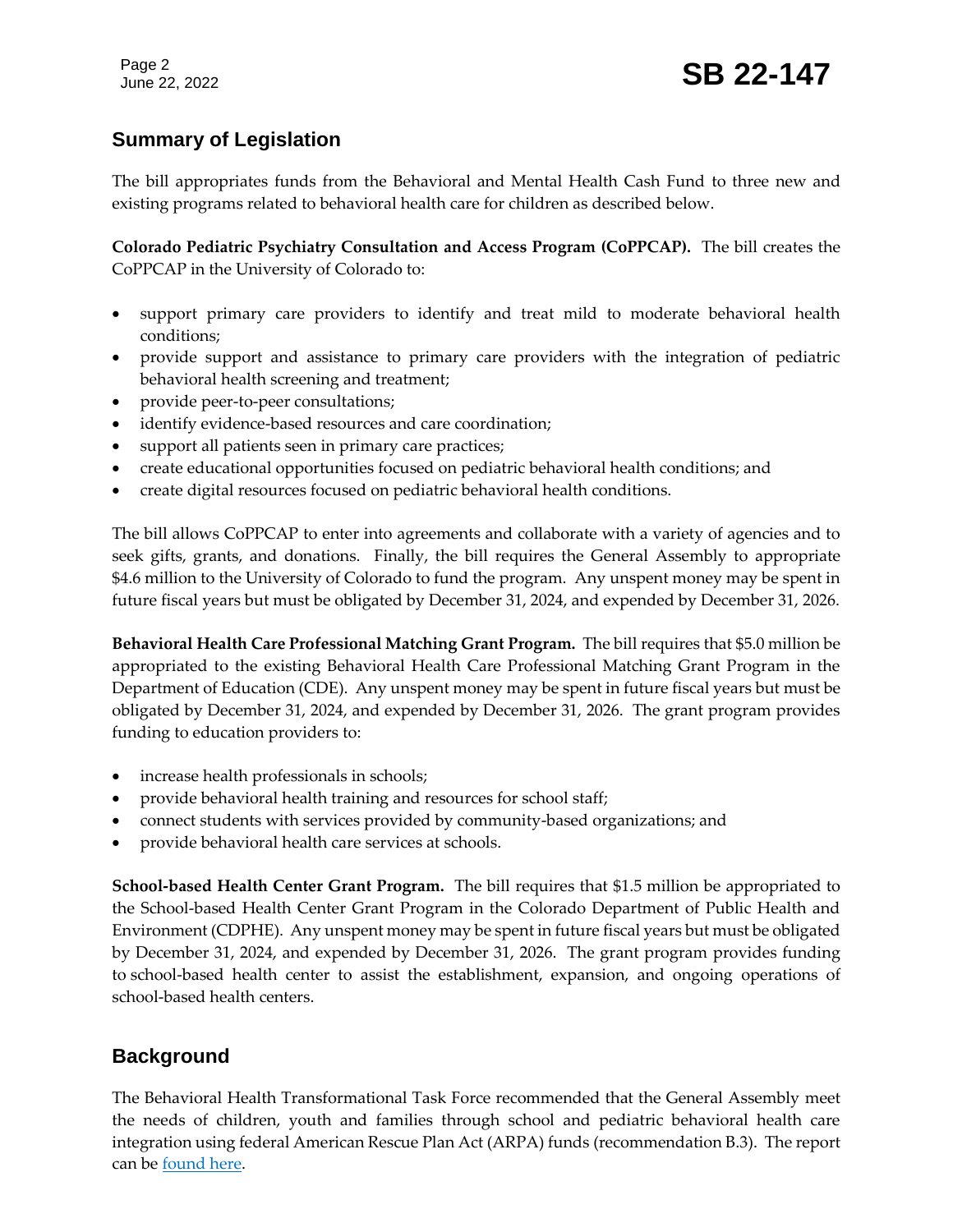## **State Revenue**

Starting in FY 2022-23, state revenue will increase to the extent that the University of Colorado receives gifts, grants, and donations for the CoPPCAP. No source for gifts, grants, and donations has been identified. Gifts, grants, and donations are not subject to the state's TABOR limit.

## **State Expenditures**

The bill increases state expenditures by \$11.4 million over three years starting in FY 2022-23 in multiple state agencies from the Behavioral and Mental Health Cash Fund as shown in Table 2 and detailed below. Table 2 shows spending over three fiscal years and assumes equal amount of spending per fiscal year. Actual spending and staffing needs may vary from this estimate depending on the timing and amounts of program spending by state departments.

| <b>Total FTE</b>                                   |              | <b>0.8 FTE</b> | <b>0.7 FTE</b> | <b>0.7 FTE</b> |
|----------------------------------------------------|--------------|----------------|----------------|----------------|
|                                                    | <b>Total</b> | \$3,433,065    | \$4,587,921    | \$3,453,076    |
| <b>CDPHE Subtotal</b>                              |              | \$608,041      | \$597,743      | \$597,743      |
| FTE - Personal Services                            |              | 0.4 FTE        | 0.3 FTE        | 0.3 FTE        |
| Centrally Appropriated Costs <sup>2</sup>          |              | \$95,780       | \$92,838       | \$92,838       |
| Grants                                             |              | \$482,834      | \$482,834      | \$482,834      |
| <b>Personal Services</b>                           |              | \$29,427       | \$22,071       | \$22,071       |
| <b>Department of Public Health and Environment</b> |              |                |                |                |
| <b>CDE Subtotal</b>                                |              | \$1,690,179    | \$1,690,178    | \$1,690,178    |
| FTE - Personal Services                            |              | 0.4 FTE        | 0.4 FTE        | 0.4 FTE        |
| Centrally Appropriated Costs <sup>2</sup>          |              | \$6,845        | \$6,845        | \$6,845        |
| Grants                                             |              | \$1,633,334    | \$1,633,333    | \$1,633,333    |
| <b>Other Administrative Costs</b>                  |              | \$18,373       | \$18,373       | \$18,373       |
| <b>Personal Services</b>                           |              | \$31,627       | \$31,627       | \$31,627       |
| <b>Department of Education</b>                     |              |                |                |                |
| <b>CU Subtotal</b>                                 |              | \$1,134,845    | \$2,300,000    | \$1,165,155    |
| <b>Operating Costs</b>                             |              | \$207,738      | \$417,972      | \$210,235      |
| <b>Personal Costs</b>                              |              | \$927,107      | \$1,882,028    | \$954,920      |
| <b>University of Colorado</b>                      |              |                |                |                |
| <b>Cost Components</b>                             |              | FY 2022-23     | FY 2023-24     | FY 2024-25     |
|                                                    |              |                |                |                |

#### **Table 2 Expenditures Under SB 22-147<sup>1</sup>**

*<sup>1</sup> While the bill requires appropriations in FY 2022-23, the fiscal note assumes that costs will be incurred through FY 2024-25.*

*<sup>2</sup> Centrally appropriated costs are not included in the bill's appropriation.*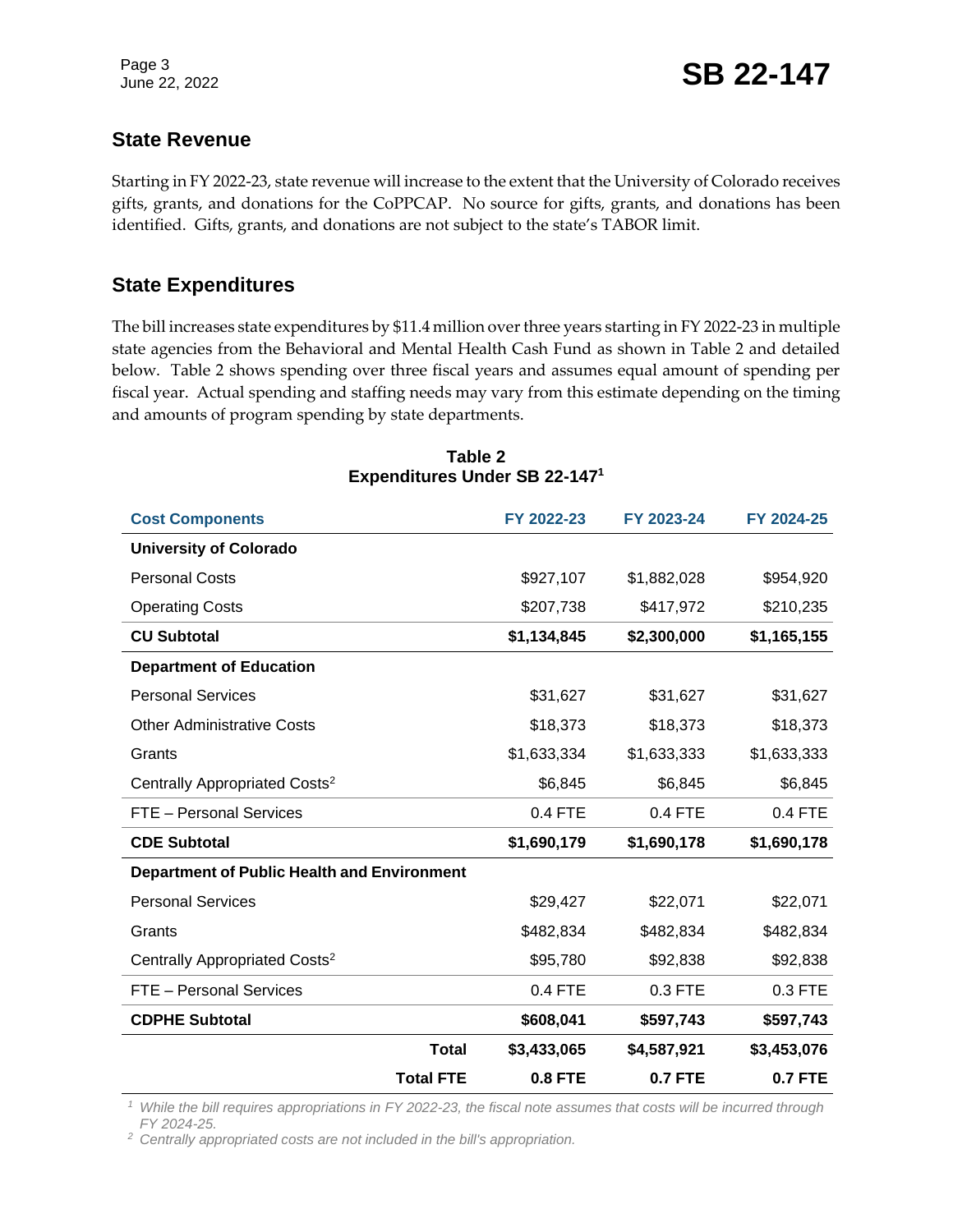Page 4

**University of Colorado.** Starting in FY 2022-23, expenditures in the University of Colorado will increase as shown in Table 2 to develop the CoPPCAP. This includes about \$3.8 million for staff and \$835,945 in operating expenses over two full calendar years (or three fiscal years). Staff includes a director and support staff, as well as psychiatrists, evaluators, care coordinators, research assistants, clinicians, consultants, and other support positions that will implement the program, including supporting and providing assistance to physicians. Operating expenses include marketing, accrediting fees, and the costs to provide learning opportunities. The fiscal note assumes a January 1, 2023, start date to give the university six months to develop the program and hire staff and to spend funds by December 30, 2024.

**Department of Education.** The CDE will require 0.4 FTE per year, or a total of 1.2 FTE over three years, to review applications, provide technical support, administer the additional funds, and to collect additional data. Current law restricts administrative costs for the Behavioral Health Care Professional Matching Grant Program to 3 percent, or \$50,000 per year. The remaining administrative funds may be used for reporting, evaluation, site visits, or other costs. After accounting for administrative costs, the remaining \$4.9 million will be awarded in grant funds over an assumed three year period. In FY 2024-25, administrative costs are assumed to come from the General Fund because funds must be obligated by December 30, 2024.

**Department Public Health and Environment.** The CDPHE requires 0.4 FTE in FY 2022-23 and then 0.3 FTE in FY 2023-24 and FY 2024-25, or a total of 1.0 FTE over a three year period, to conduct community engagement, to solicit competitive bids for new school-based health centers, provide technical assistance to new and existing health centers, to administer the additional funds, and to monitor and report on additional funds awarded. After accounting for administrative cost, the remaining \$1.4 million will be awarded in grant funds over the three years. In FY 2024-25, administrative costs are assumed to come from the General Fund because money in the cash fund must be obligated by December 30, 2024.

**Centrally appropriated costs.** Pursuant to a Joint Budget Committee policy, certain costs associated with this bill are addressed through the annual budget process and centrally appropriated in the Long Bill or supplemental appropriations bills, rather than in this bill. These costs, which include employee insurance and supplemental employee retirement payments, are shown in Table 2.

# **School District**

To the extent school districts receive additional grant funds, revenue and expenditures to school districts will increase.

# **Effective Date**

This bill was signed into law by the Governor and took effect on May 17, 2022.